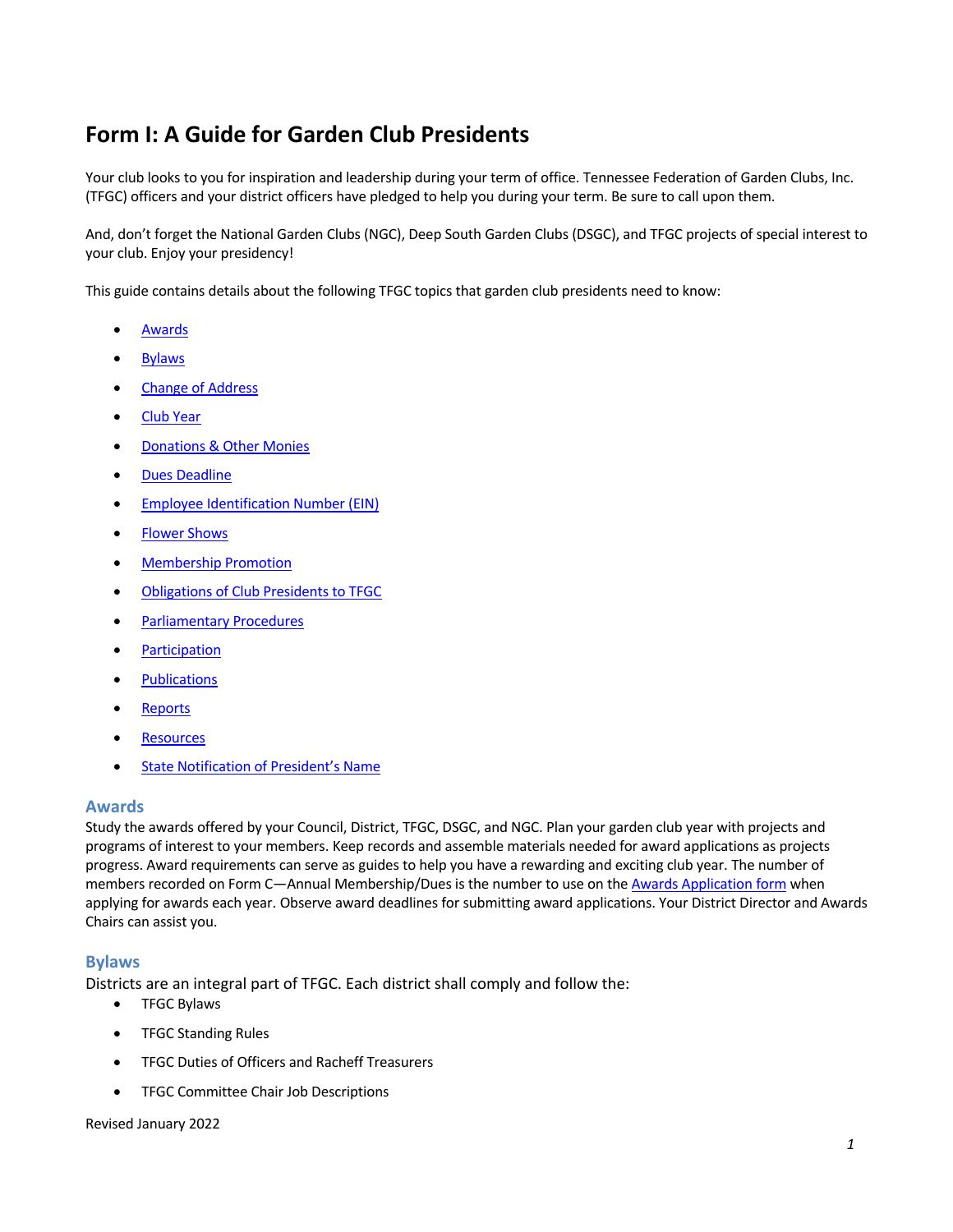You can acquire information about these documents from your District Director, or you can view or print copies from the TFGC website under About Us, Leadership, Governance.

For background knowledge and continuity, consider reading the minutes of your club from the beginning. Also, NGC Bylaws and Standing Rules are available on the NGC website.

## **Change of Address**

Report any change of address promptly using Form E—Member Status Change.

#### **Club Year**

Establish your club year from April 1 to March 31 to coincide with NGC and TFGC calendars. Do not schedule garden club events (flower shows, etc.) on the same dates as TFGC and District meeting events.

# **Donations & Other Monies**

See Form F—Information about Forms (Donations, Dues, Expenses). This document is an overview of TFGC forms, donation funds, projects, events, and membership status. All donations are given on a voluntary basis by a club or club member.

#### **Dues Deadline**

TFGC dues are payable April 1. June 1 is the deadline for dues per member to TFGC in order to be eligible for awards. Clubs whose dues are not paid by June 1 are considered delinquent. Clubs in arrears are automatically dropped from TFGC on September 1.

A club that desires reinstatement in TFGC after one or more years of absence must pay the \$7 readmission fee, plus dues of \$7 per member for the current year. The club must also have the endorsement of the District Chair and the District Membership Chair in whose district the club is located. The name of the club is submitted to the TFGC Membership Database Chair.

No dues are paid by the club of record for TFGC Life Members. TFGC Life Members belonging to more than one club pay dues to TFGC in all clubs EXCEPT the club of record.

Using Form C—Annual Membership Dues, follow the form's directions and check for accuracy. After Form C has been submitted, dues for new members are forwarded with Form D—New Member Notification.

**NOTE:** New members are not counted or credited to your club until dues are received.

## **Employee Identification Number (EIN)**

When a garden club treasurer is voted in, banks request an EIN number for a new garden club account. Garden club accounts should have more than one signature on the account; three is recommended. If your club does not have this EIN number already, call IRS 1-800-829-0155 or visit the IRS website and search for "EIN." TFGC has its own EIN number and a Tennessee Department of Revenue Certification of Sales and Use Exemption for usage only by TFGC and for district meetings.

#### **Flower Shows**

Consider participating in or staging a Standard Flower Show or Small-Standard Flower Show at least once every other year. This is a recommendation and NOTA REQUIREMENT. A flower show enables all of us, as well as our communities, to enjoy the beauty of our gardening efforts and achieves one of NGC's goals.

#### **Membership Promotion**

All of us present a positive garden club image to our communities, and we have a responsibility to serve as horticultural stewards of our communities. Enlist the aid of those who share similar beliefs and objectives by encouraging members to join affiliate groups and plant societies to promote a shared membership.

Revised January 2022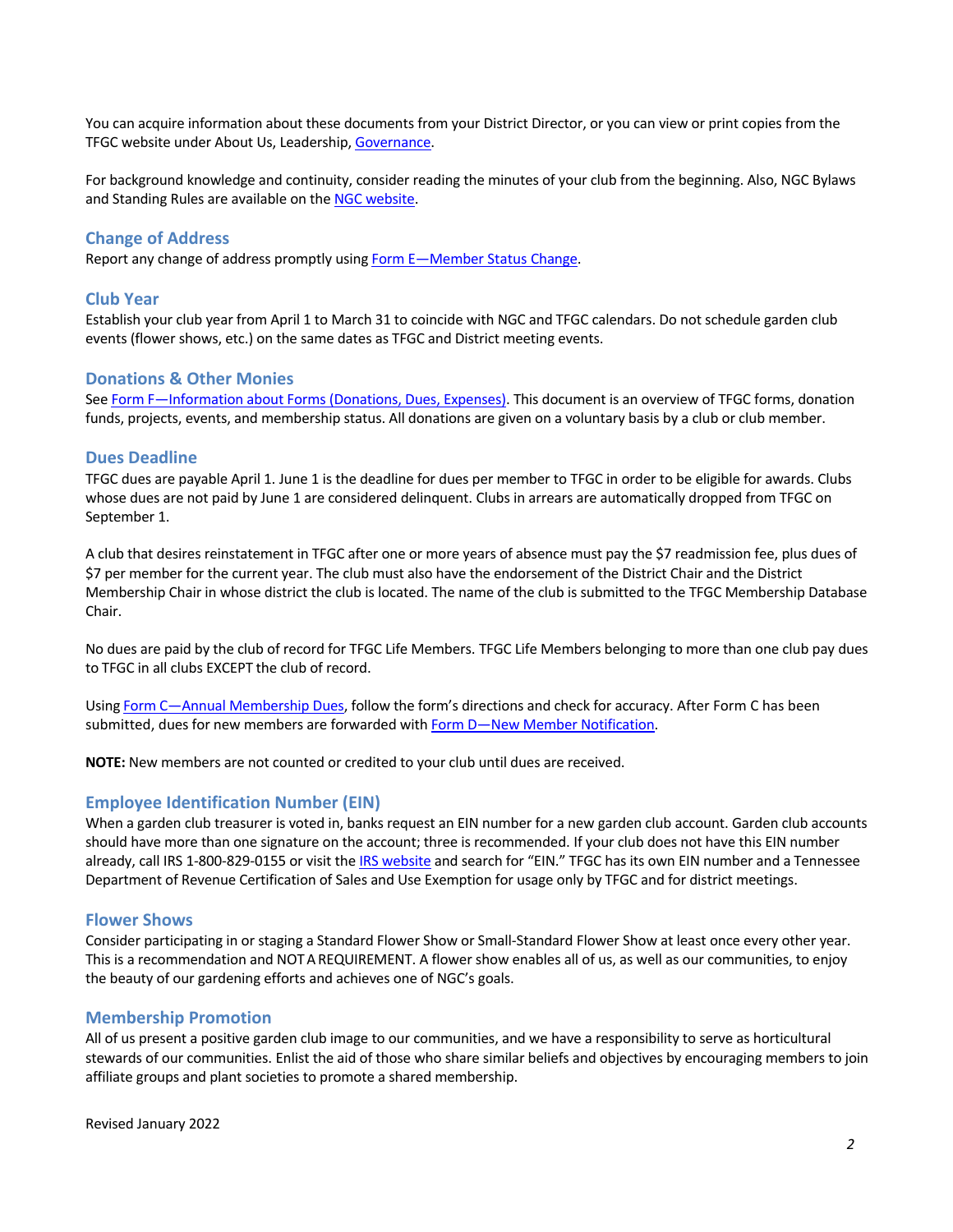Make membership in a garden club attractive and inviting in your community. Plan activities to promote membership, and make the public aware of your presence and influence. Familiarize yourself with the advantages of a garden club and work toward increasing club membership and organizing new clubs. Notify your District Director of all prospective new clubs in your area.

# **Obligations of Club Presidents to TFGC**

In addition to the other topics mentioned in this document, club presidents should study, explain, and promote to their clubs the objectives, goals, and projects of TFGC, DSGC, and NGC.

The more that members know about TFGC, DSGC, and NGC, the more members will understand and appreciate that they are part of the largest volunteer organization in the world—National Garden Clubs, Inc.

## **Parliamentary Procedure**

Study basic parliamentary procedure to expedite business meetings. Be prepared with an agenda for each meeting. Keep business meetings as brief as possible. Recommend Robert's Rules of Order, 12<sup>th</sup> edition, to your club's parliamentarian.

## **Participation**

Your participation in all programs, projects, and activities of TFGC and NGC is on a voluntary basis.

**NOTE:** The ONLY requirement a TFGC garden club MUST observe is payment of dues to TFGC.

It is only when you apply for awards that specific requirements must be met. Plan to attend your spring and fall district meetings, Conservation Camp, and the TFGC Convention. DSGC and NGC conventions are also fun, and every member of your club is eligible to attend.

A local Council membership is also on a voluntary basis. Because your Council serves the community where you live, you are invited to join, attend meetings, and participate in activities.

# **Publications**

The Club President, as well as club members, can receive digital copies of The National Gardener, the official publication of NGC. You can subscribe from the NGC website; there is no cost.

All TFGC members have digital access to The Volunteer Gardener through the TFGC website. Encourage club members to read both The National Gardener and The Volunteer Gardener for helpful hints and general information.

#### **Reports**

The Club President's Report is due on January 15, and the report form is available on the TFGC website. Keep notes on work accomplished during the year, enter data asked for on the form before the deadline, and you will already have the information you need for this report.

Document all work done during the club year. Make copies of all reports and when your term expires, present these reports, along with your complete file, to your successor. Encourage club chairs to report your club activities to the corresponding District Chair so that they may report them to the TFGC Chair. Reports made to the District Director are combined and reported to the TFGC President who, in turn, incorporates them into the national report.

Be sure to elaborate on any outstanding, successful, or fun project by your club. Donations, projects, and special activities may seem unimportant on their own, but when added to similar programs by other clubs, the cumulative results are impressive and meaningful for TFGC.